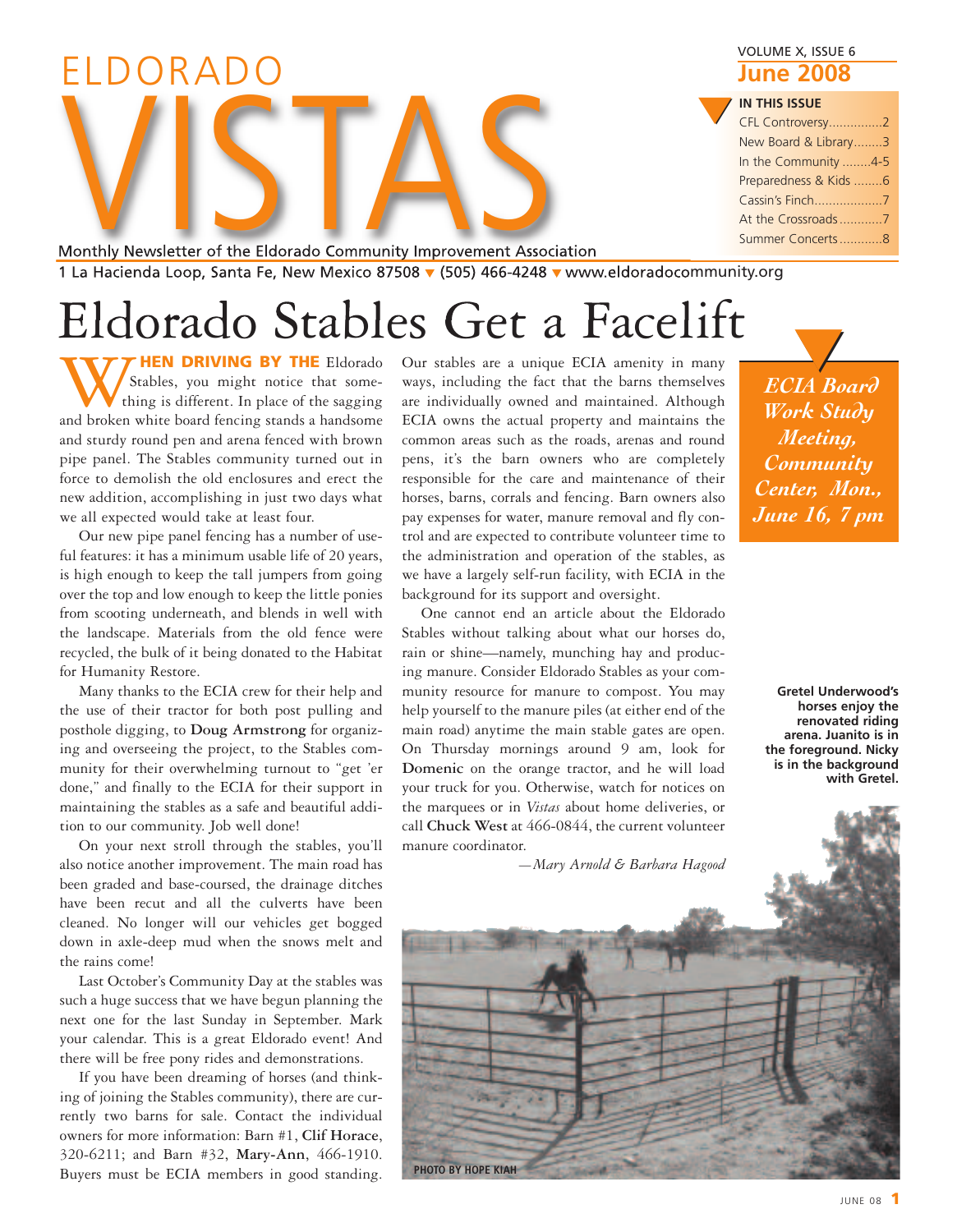### **▼**<sup>L</sup> <sup>E</sup> <sup>T</sup> <sup>T</sup> <sup>E</sup> <sup>R</sup> <sup>S</sup>

### *Share your comments with us!*

*For policy and deadline, see below*

**▼**

#### *Editorial Policy*

*Vistas* invites opinions, ideas, stories, photos, and art from the community at large. Please include contact numbers for fact checking purposes. The newsletter will not publish unsigned letters or material deemed inflammatory. Material will be printed at the discretion of the editors. Letters over 150 words will be edited for fit. Community announcements are welcome; accompanying photos are welcome, too. **Deadline:** Newsletter deadline is the 3rd day of each month. Submissions can be dropped off or mailed to the ECIA office or emailed to info@eldoradocommunity. org. Please include "Attn: Vistas" in your message.

#### *Mission Statement*

The mission of *Vistas*, the monthly newsletter of the ECIA, is to inform the Eldorado community about issues before the ECIA Board and the membership at large. By so doing, the publication seeks to foster increased neighborhood pride and community participation in the decision making process.

### Compact Fluorescents in the Limelight

**LTHOUGH THE PUSH FOR CFLS**

**ALTHOUGH THE PUSH FOR CFLS**<br>goes along with the "go green" push, take<br>bulbs. All CFLs have small amounts of mercury in goes along with the "go green" push, take note! These are not just ordinary light them, and as such, if dropped, there is a potential hazardous materials situation. These bulbs should not be used in households with small children if there is the danger of breakage. Further, all bulbs must be recycled appropriately and cannot just be thrown out with the trash.

Look carefully at the packaging on the bulbs for recycling information (and you will also see a notation that the bulb contains mercury).

*—Robyn Du Boff*

M**ANY THANKS TO ROBYN DU BOFF,** a Discount" in the April 2008 issue of *Vistas*. She whose timely letter (above) was sent in response to our article "CFLs Save — At raises an excellent point: Compact fluorescent lights (CFLs) do indeed contain mercury, which has been identified as a neurotoxin and can also damage the kidneys and liver. However alarming this sounds, the fact is that the coal that we burn in this part of the country to generate our electricity also contains trace amounts of mercury!

So the question is this: Does the coal saved by the more efficient CFL prevent the release of more mercury than is used in the CFL? Noah Horowitz, senior scientist with the National Resources Defense Council, has been quoted as saying, "In fact, the energy savings delivered through the use of CFLs will actually reduce more mercury pollution from coal-fired power plants than is added through manufacture of the bulbs. People concerned about the environment and their health can buy these CFLs with a clear conscience." Further, several CFL manufacturers, including GE, Royal Philips, Osram Sylvania and Lights of America, are committed to further reducing the amount of mercury in each bulb—which is already only about 1/100 of the amount found in the old-tech mercury thermometer. In addition, where practicable, choosing clean-electricity solutions in our homes, businesses and the products we purchase will help reduce the overall acid and greenhouse effects.

#### **Here are some tips on how to handle CFLs.**

If a CFL accidentally breaks, your greatest risk is actually being cut by broken glass. In addition, you should also:

- **▼** Have pets and children leave the room.
- **▼** Ventilate the room for 15 minutes.
- **▼** On a hard surface, scoop up the glass fragments



and powder using stiff paper or cardboard, and then place them in a glass jar with a metal lid or in a sealed plastic bag.

- Use sticky tape, such as duct tape, to pick up the dust residue. Then wipe the area with a damp paper towel. Remember to dispose of the tape and towel in a sealable glass jar or plastic bag.
- **▼** On carpet or furniture, vacuum as necessary. Then remove the vacuum bag (or empty and wipe the canister), and put the bag or vacuum debris in a sealed plastic bag.
- **▼** Discard any clothing or bedding that has come in direct contact with debris. Remember to wash the clothing you've worn while cleaning.
- **▼** Wipe the shoes you've worn while cleaning with a damp paper towel.
- **▼** Remember to place all cleanup towels or wipes in a sealed container or plastic bag.

For burned-out intact fluorescent lamps (all types) and waste cleanup, Santa Fe County holds an annual spring household hazardous waste dropoff event, usually in April. Contact the County Solid Waste Division for more information at 992-3010. In addition, a prepaid FedEx return disposal kit, capable of holding 6 large or 12 small CFLs, is available at www.goodmart.com/products/1021165.htm.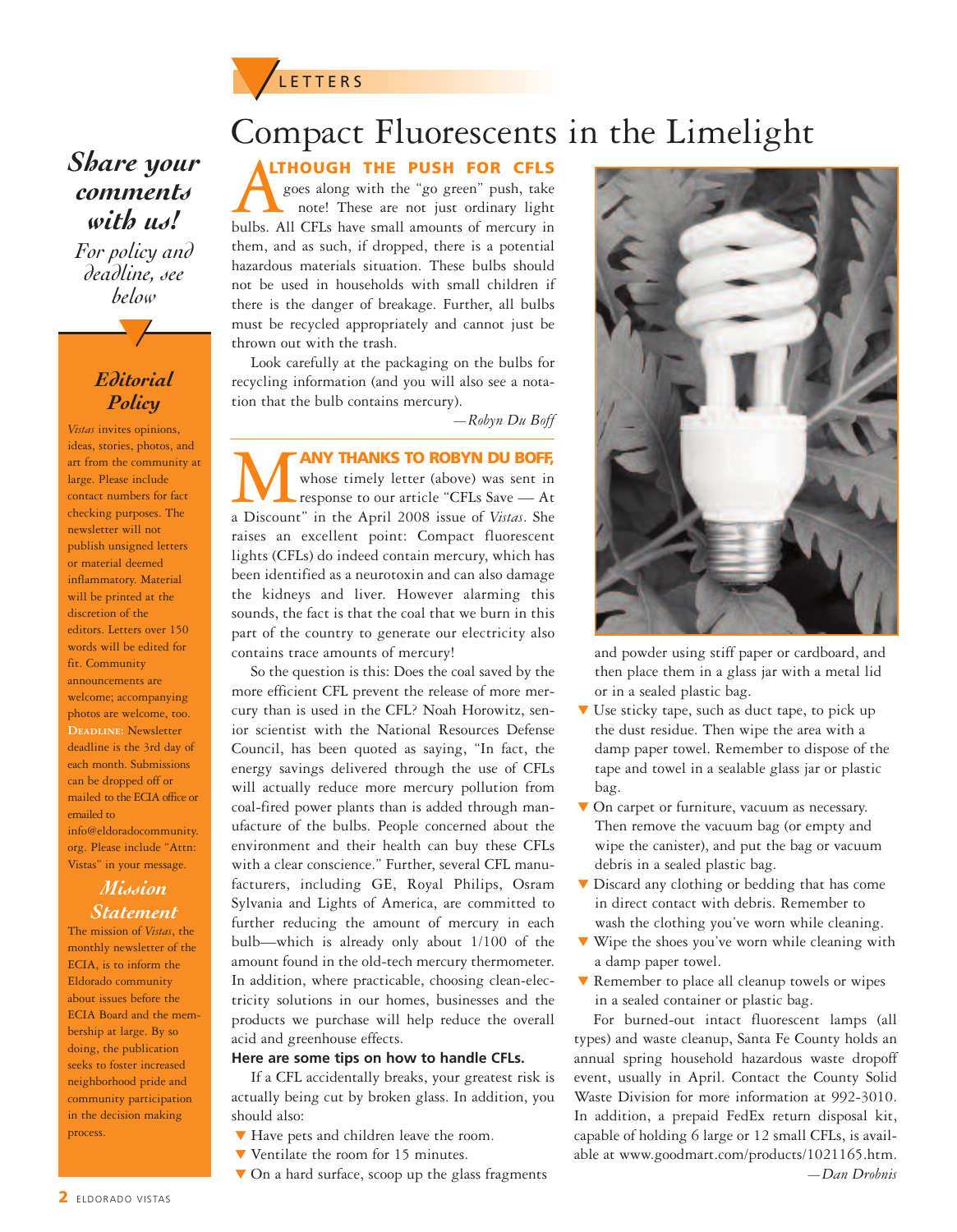

## ECIA Honors Its Own and Looks Ahead

**RESIDENT JEANNE**<br>**Klein** presided over her last annual meeting<br>of the ECIA on May 5. She was honored by<br>the Board with a special award—a placque incorpo-**Klein** presided over her last annual meeting of the ECIA on May 5. She was honored by the Board with a special award—a placque incorporating a clock, commemorating her skills at keeping things on schedule. **Lucien Niemeyer**, award-winning Eldorado photographer and author, also presented her with a personal copy of his latest book.

Also honored was **Frank Schober**, Eldorado Resident of the Year for 2007. During his service on the ECIA Board, Frank emphasized community communications and was instrumental in redesigning *Vistas* and the ECIA website and adding the announcement marquees at the second and third entrances. Since retiring from the Board, he has served on the Information Committee and contributed numerous articles to *Vistas*, helped to establish emergency communications sites at the Community Center and Fire Station, worked with the County and El Dorado Fire and Rescue to develop an emergency response plan for the area, and is working to set up a local radio station for area emergency, information and entertainment services. As Ed Benrock, ECIA Vice President, commented in making the award, "Wherever we turned in looking for an outstanding Eldorado resident, we kept encountering Frank Schober."

Election Committee Chair **Ken Robinson** announced four newly elected Board members: **Ed Moreno** (Treasurer), **Kirsten Jasna, Malcolm**

## *Money in Your Pocket*

**WE ALL KNOW THE VALUE OF** a library: On April 15, when you are desperately trying to find a 1040. Or, when your seventh-grade son's report on Buffalo a library: On April 15, when you are desperately trying to find a 1040. Or, Soldiers is due next week. Or, when your computer is on the blink and you want to email your family in Kansas.

Your local library can certainly fill the bill in these instances and in many more. Your library has its obvious value. But did you know that your library also has value as an active economic development agent?

According to "Making Cities Stronger: Public Library Contributions to Local Economic Development," a study commissioned by the Urban Libraries Council and funded by the Gates Foundation, public libraries contribute to community economic development:

**▼** By expanding beyond traditional services and embracing new technologies and strategies that **McFarlene,** and **Lisa Robles** (Directors). They will replace retiring Board members **Richard Anderson, Philip Balcolme, Jeanne Klein** and **Sandy MacGregor**. Continuing on the Board are **SuAnne Armstrong, Ed Benrock** and **Tom Miller**.

A new committee was announced, Facilities and Grounds, headed by long-term resident and former Board member **Fred Raznick**. The committee will advise on the upkeep and improvement of the Community Center buildings and their surrounding 28 acres.

Neighborhood Watch Co-Chair **Marilyn Walker** also announced a new co-chair, **Larry Eccard**, and plans by State Police Lieutenant **Eric Garcia** to form a local Volunteer Observation Patrol. A special meeting will be held when plans are complete. There are currently 65 Neighborhood Watch block captains, each overseeing 8 to 15 homes, but many more are needed. If you have not been contacted by your block captain, then your neighborhood needs one!

*— Dan Drobnis*



**The new board: Tom Miller, Ed Benrock, Kirsten Jasna, Lisa Robles, Malcom McFarlane, Ed Moreno, and SuAnne Armstrong in front.**

contribute to an educated workforce and ensure local competitiveness in the knowledge economy.

- **▼** By serving as a first point of entry for new technology users.
- By providing business development resources, which reduces market-entry costs for small businesses and helps to create new jobs.
- **▼** By contributing to the stability, safety and quality of life in a community, providing long-term tenancy, and complementing neighboring retail and cultural destinations.

In a wavering economy, library usage increases because of the obvious value it can provide. Think of Vista Grande Public Library as your local source for new ideas: to save energy, to raise organic vegetables, and enjoy free family entertainment.

A gallon of gas: \$3.69 . . . A bag of salad greens:  $$4.39...$  A movie at the multiplex:  $$9.50...$ Vista Grande Public Library: Priceless.

*— Barbara Hagood, Library Director*

**ECIA OFFIC ▼ E #1 La Hacienda Loop Santa Fe, NM 87508 466-4248, 466-4249 info@eldoradocommunity.org www.eldoradocommunity.org**

**General Manager Bill Donohue 466-4248 ECommunity@aol.com**

**BOARD OF DIRECTORS President Tom Miller 466-6059 tom@miller91.com Vice President Ed Benrock 466-2088 Francesed@cybermesa.com Treasurer Ed Moreno 466-1183 edmoreno@newmexico.com Secretary Su Anne Armstrong 466-4067 suanneinsantafe@msn.com Director Kirsten Jasna 466-3712 kjasna@yahoo.com Director Malcolm McFarlane 466-6203 malcolmmcf@yahoo.com Director Lisa Robles 466-8975 lisarobles66@msn.com COMMITTEE CHAIRPERSONS**

**Finance: Dan Drobnis Architecture: Bill Schwent Conservation: John Parker and E.J. Evangelos Stable: Mary Ann Caldwell Election: Ken Robinson Roads: Nolan Zisman Information: Carol Leyba Neighborhood Watch: Mary Uhl and Marilyn Walker Facilities & Grounds: Fred Raznick**

**VISTAS NEWSLETTER Editor: Carol Leyba 466-1158 cbsleyba@comcast.net Designe Hope Kiah hope@santafe-webdesign.com Editorial Assistant: Debby Padilla 466-4248**

**COMMUNITY RESOURCES Vista Grande Library 466-READ Security 204-2945 Fire and Rescue 466-1204 County All Purpose 820-CNTY (2689)**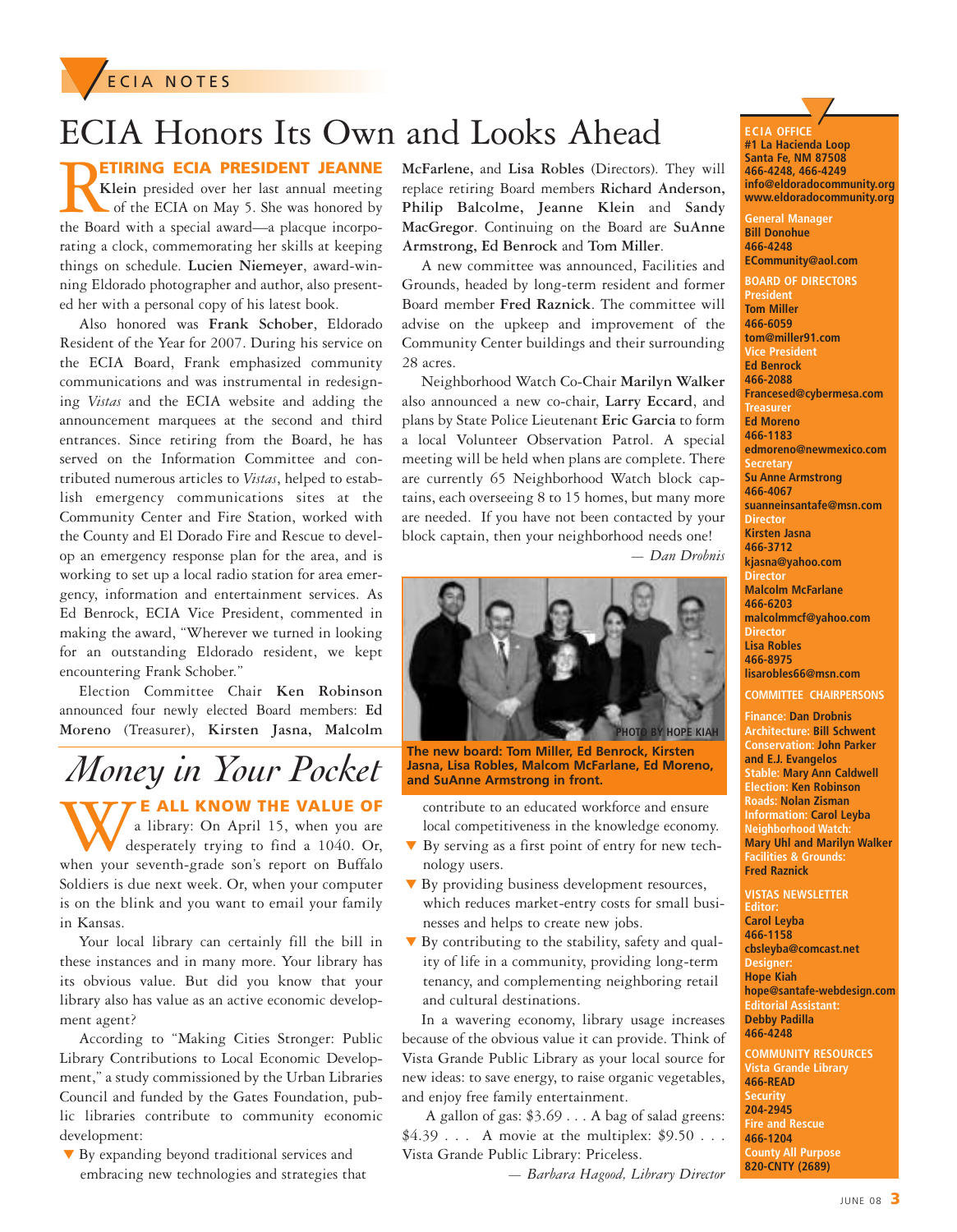

#### **ERA Thanks Flea Market Volunteers**

A big thank you to the volunteers who helped to make the ERA Spring Flea Market such a grand success. This and our Fall Flea Market are the only ERA fundraising events we have to help us cover our costs.

#### *— Bruce Blossman, ERA President* **Weaving and Claywork at Adam Senior Center**

On Tuesday, June 24 (1-3 pm), **Lynne and Bob Coyle** begin holding classes on claywork and tapestry weaving. This is the second time they have taught these classes, which met with great success earlier in the year. In the weaving class, Lynne will teach the principles of tapestry weaving on table looms, and students will make a sampler. Bob will teach hand building and slab work in clay. The students' pieces will be fired and glazed. Space is limited because of room size and availability of materials. Seniors 60 and older are welcome to come to the Adam Center and sign up, or call 466-1039. There is no charge for either class.

#### **More Happy Trails**

The ECIA Conservation Committee is hosting a tour of the Eldorado Preserve Trailheads on Saturday, June 7. Tour participants should meet at the Clubhouse parking lot at 9 am.

#### **Freebies for Artists!**

The June meeting of the Eldorado Arts and Crafts Association (EACA) will host a presentation by Artisan Santa Fe, in which they will show us their new art supplies, discuss their uses, and offer samples! The meeting will be held at the Firehouse on June 26 at 7:00 pm. Non-members are welcome. For further information, please call **Virginia Westray** at 466-9133.

#### **Library Events in June**

VGPL is holding its semi-annual book sale on June 7, noon to 5 pm. Great bargains are to be had on a huge number of books. On June 14 and 28, at 10 am, take your children ages 2-12 to Story and Craft Hour. Stories are read aloud, followed by an arts and crafts project. Friday, June 13, is Movie Night at VGPL. And on Wednesday, June 18, at 8:30 pm, VGPL holds its Night Sky Program, Fly Me to the Moon.

#### **Summer Concerts**

Afternoon performances of The Agora Summer Concert Series will be held June through September in the Agora Shopping Center's patio (see back page). These free performances will feature bands, singers, dancers and other local talent. Are you in a group that would like to be included in the program? If so, contact **Bruce Blossman** at 955-0880.



#### **People Get Ready**

Eldorado Area Emergency Preparedness meetings are continuing monthly (see article on p. 6). Plans are underway for Citizen Emergency Response Team (CERT) training sessions. If you are interested in helping our community get ready for a major emergency, contact **Frank Schober** at 310-8593.

#### **Eldorado 4th of July Celebrations**

This year's festivities will be bigger and better than ever, with lots of free food (hot dogs, sodas, popcorn and snow cones); pool games for the kids; music by the Eldorado Community Band and plenty of shade to keep things comfortable—all held in the beautiful new patio area west of the Community Center. There will also be a raffle with the proceeds going to the El Dorado Elementary School PTA Fund. Eldorado 4th of July Celebrations begin at 10 am with our annual parade along Monte Alto to the Community Center.

Plan now to join the festivities and celebrate our country's Independence Day. We invite all Eldorado residents and organizations to join the parade. Build a float or just dress up and march along with the kids, dogs, horses led by the El Dorado Volunteer Fire and Rescue and an Honor Guard of Boy Scouts and Girl Scouts. The parade is great fun, with more people "marching" than watching, and all having a great time. Watch for more details in next month's *Vistas* or call the ECIA office at 466-4248.

#### **Are You a Sharp-Eyed Reader?**

The new *Vistas* editor could use a volunteer proofreader. If you are good at finding mistakes in type and are interested in this kind of work, please contact Carol Leyba at 466-1158 or email cbsleyba@comcast.net.





#### **4** ELDORADO VISTAS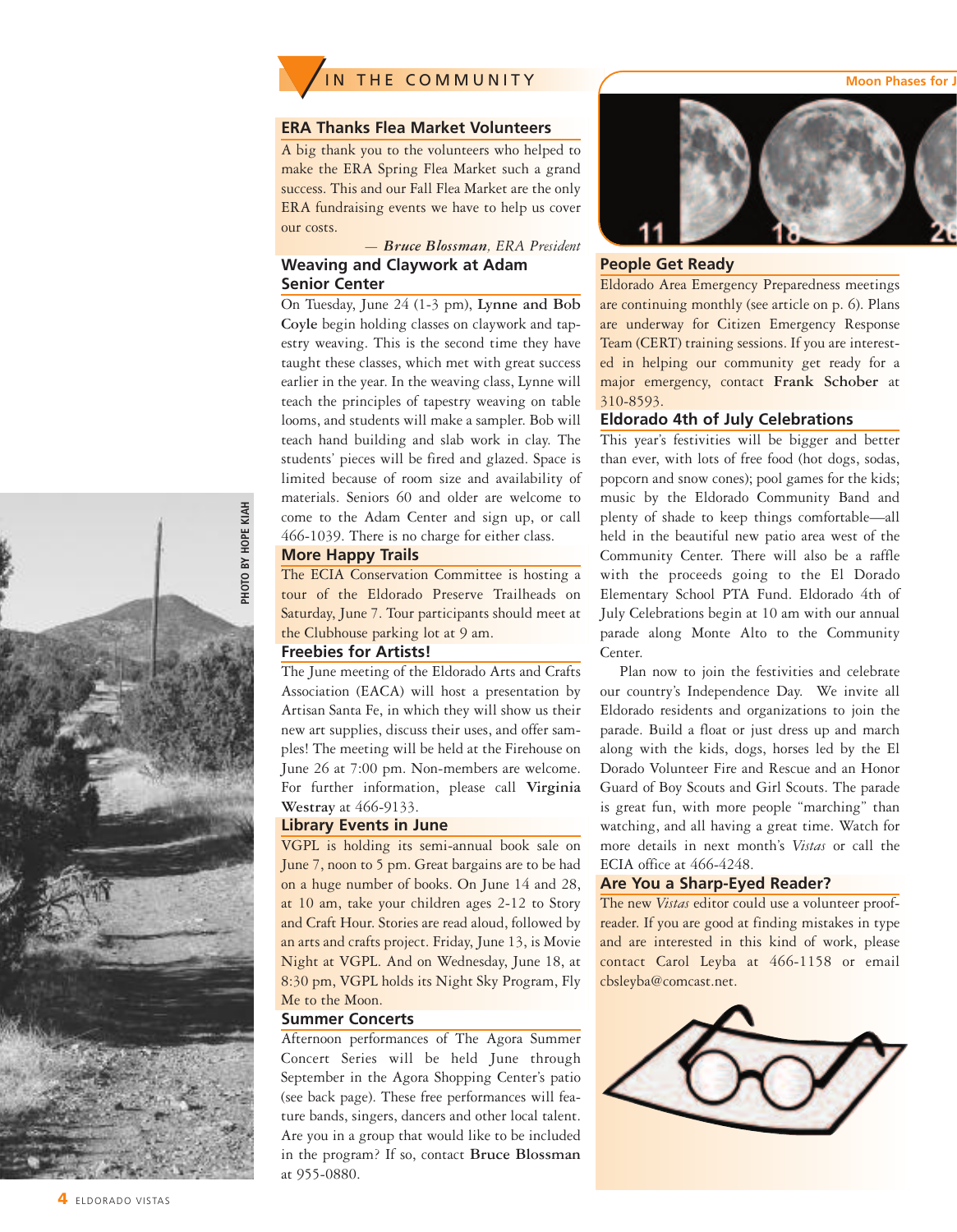**une**

#### ASTRONOMY Corner

#### **SEASONS**

The sun appears to move through the sky following a circle in the sky called the ecliptic, or the zodiac. The ecliptic is tilted by exactly the same angle as Earth's tilt on its axis: 23.5 degrees. When the sun crosses from south of the equator to north of the equator, it's called the vernal equinox (the first day of spring). When the sun reaches the farthest point north of the ecliptic, we have the summer solstice. When the sun crosses the equator going back south, we have the autumnal equinox; and when the sun gets as far south as possible on the ecliptic, it's the winter solstice.

> *—Juan Alvarez Jalva88610@aol.com*

Protect our night skies; keep outside lights low or off when not needed.

#### **The Pool Is Open**

#### **Get Your Photo ID**

We are using a photo ID pool pass this year. You can obtain yours at the ECIA offices Monday-Friday, 8-5. There is a nominal fee of \$2 per photo ID.

#### **Attention Renters**

Before you are allowed pool access, the owner of the home you are renting must submit a letter to the ECIA authorizing you to use the pool.

#### **Pool Season and Hours**

Through Labor Day weekend.

*Lap Swim*, 8 to 10:00 am daily, and from 6 to 8 pm Monday, Wednesday and Friday.

*General Swim*, from 10:00 am to 8 pm Tuesday, Thursday, Saturday and Sunday, and 10:00 am to 6 pm Monday, Wednesday and Friday. **Please keep food and beverages in**

**the snack area or patio area only.**

*Debby Padilla, 466-4248*

June Events

### *Left out? Help us compile a comprehensive events listing.*

Email **info@eldoradocommunity.org** with your meeting/event information, or bring it to the ECIA office by the 8th of the month for publication in the following month's *Vistas.* Please include "Attn: Vistas" and be sure to indicate:

**1. Type of Event 4. A Resource Person** (one who can answer **2. Location** questions both about the event and the sponsoring **3. Date & Time** organization) and his/her telephone number. Photographs (digital or snapshots) are encouraged!

*Note: All meetings are at the Community Center, unless otherwise noted.*

*LR=Living Room, F=Foyer, CFR=Conference Room, CR=Class Room, RR=Railroad, K=Kitchen*

#### **JUNE SPECIAL EVENTS**

| Library Book Sale                                   | Sat., June 7, noon-5 pm              |                                          |                      | Library            |  |  |
|-----------------------------------------------------|--------------------------------------|------------------------------------------|----------------------|--------------------|--|--|
| Tour/Eldorado Trailheads                            | Sat., June 7, 9 am                   |                                          |                      | CC<br>Agora        |  |  |
| Agora Summer Concert                                | Sat., June 21, 4 pm                  |                                          |                      |                    |  |  |
| Pool is open                                        |                                      |                                          |                      | Pool               |  |  |
| <b>COMMITTEE MEETINGS</b>                           |                                      |                                          |                      |                    |  |  |
| <b>Road Committee</b>                               | Mon., June 2, 6-8 pm                 |                                          |                      | <b>CFR</b>         |  |  |
| <b>Conservation Committee</b>                       | Tues., June 3, 7-9 pm                |                                          |                      | <b>LR</b>          |  |  |
| <b>Facilities &amp; Grounds</b>                     | Tues., June 3, 4 pm                  | <b>Fred Raznick</b>                      | 466-2305             | <b>CFR</b>         |  |  |
| EAW&SD*                                             | Tues., June 3, 7-9 pm                |                                          | 466-2411             | <b>CR</b>          |  |  |
| 285 Coalition                                       | Wed., June 4, 7-9 pm                 | Rosemarie Bagioni                        |                      | <b>CFR</b>         |  |  |
| <b>Finance Committee</b>                            | Wed., June 11, 10-noon               | Dan Drobnis                              | 466-4781             | <b>CFR</b>         |  |  |
| <b>Architectural Committee</b>                      | Wed., June 11, 7-9 pm                | <b>Bill Schwent</b>                      | 466-7708             | <b>CFR</b>         |  |  |
| <b>Board Work Study</b>                             | Mon., June 16, 7-9 pm                | <b>ECIA</b>                              | 466-4248             | <b>CFR</b>         |  |  |
| <b>ECIA Board</b>                                   | Thurs., June 19, 7-9 pm              | <b>ECIA</b>                              | 466-4248             | <b>CR</b>          |  |  |
| EAW&SD*                                             | Tues., June 17, 7-9 pm               |                                          | 466-2411             | <b>RR</b>          |  |  |
| <b>Information Committee</b>                        | Tues., June 24, 7-9 pm               |                                          |                      | F.                 |  |  |
| <b>Stable Committee</b>                             | Tues., June 24, 7-9 pm               | Mary Ann Caldwell 466-4271               |                      | <b>LR</b>          |  |  |
| <b>Architectural Committee</b>                      | Wed., June 25, 7-9 pm                | <b>Bill Schwent</b>                      | 466-7708             | <b>CFR</b>         |  |  |
| <b>MONTHLY MEETINGS</b>                             |                                      |                                          |                      |                    |  |  |
| Shakespeare Group                                   | Tues., June 10, 2-4:30 pm            | Mary Denison                             | 466-6657             | <b>CFR</b>         |  |  |
| Search & Rescue                                     | Thurs., June 12, 7-9 pm              | Dave Burdett                             | 466-9765             | LR.                |  |  |
| Book Club                                           | Sat., June 14, 9-10:30 am            | Joan Lamarque                            | 466-6000             |                    |  |  |
| La Canada Wireless                                  | Mon., June 9 & 23, 7-9               | lcwireless.org                           |                      | Library            |  |  |
| Roadrunners RV Club                                 | Tues., June 17, 6 pm                 | Beverly Cottingham 466-4655              |                      | Fire               |  |  |
| Library Book Group                                  | 3rd Mon., 7-9 pm                     | <b>Shelley Moore</b>                     | 466-9636             | <b>VGPL</b>        |  |  |
| Cub Scout Pack 414                                  | 4th Tues., 7-9 pm                    | John Kieling                             | 466-4232             | Sm Gym             |  |  |
| <b>MOMS Club</b>                                    | Last Mon. of month                   | Mandie Rippy                             | 795-4086             |                    |  |  |
| <b>Bird Walk</b>                                    | 1st Sat., 8:30 am                    | Ron Duffy                                | 466-6398             |                    |  |  |
| Conserv. Comm. Hike                                 | 3rd Sat. of month                    | Eleanor Gossen                           | 466-1949             |                    |  |  |
| <b>EACA Meeting</b>                                 | Last Thurs, of month                 |                                          | 466-6245             | Fire               |  |  |
| <b>WEEKLY MEETINGS</b>                              |                                      |                                          |                      |                    |  |  |
| AA                                                  | Tues., 5:30-6:50 pm                  |                                          |                      | <b>LR</b>          |  |  |
| AA                                                  | Wed., 10:30-11:30 am                 |                                          |                      | <b>CFR/RR</b>      |  |  |
| AA                                                  | Thurs., 6-7 pm                       |                                          |                      | <b>CFR</b>         |  |  |
| AA                                                  | Fri., 6-7 pm                         |                                          |                      | <b>CFR</b>         |  |  |
| AA                                                  | Sat., 10:45-11:45 am                 |                                          |                      | LR                 |  |  |
| AA                                                  | Sun., 5:15-6:15 pm                   |                                          |                      | <b>CFR</b>         |  |  |
| Al-Anon                                             | Thurs., 7:15-8:30 pm                 |                                          |                      | LR.                |  |  |
| <b>Boy Scout Troop 414</b>                          | Wed., 7-9 pm                         | Ramon Quintana                           | 757-6424             | <b>RR</b>          |  |  |
| <b>Men's Bridge</b>                                 | Tues., 6:30-9 pm                     |                                          |                      | F.                 |  |  |
| <b>Bridge</b>                                       | 1st & 3rd Mon, 1-4:30 pm             | Kate Kaulbach                            | 466-1465             | LR                 |  |  |
| <b>Bridge</b>                                       | 1st & 3rd Fri., 1-4:30 pm            |                                          |                      | CR, LR             |  |  |
| <b>Bridge</b><br><b>Bridge</b>                      | 2nd & 4th Fri., 1-4:30 pm            | Pat Lavengood                            | 466-9765<br>466-2832 | CR, LR<br>LR       |  |  |
|                                                     | Wed., 9-noon                         | <b>Nancy Rost</b>                        |                      |                    |  |  |
| <b>Community Band</b><br>Fire & Rescue Training     | Thurs., 6:30-8:30 pm<br>Wed., 7-9 pm | Joel Hopko<br><b>Fire Station Office</b> | 466-8412<br>466-1204 | New gym<br>Station |  |  |
|                                                     | Sat., Call for time                  | <b>Fire Station Office</b>               | 466-1204             | Station            |  |  |
| Fire & Rescue Work Duty<br>Senior Lunch**           | M, W & F, 12-1 pm                    | <b>Senior Center</b>                     | 466-1039             |                    |  |  |
| <b>Knitting Club</b>                                | Tues., 10 am-noon                    | <b>Joyce Hanmer</b>                      | 466-3018             | LR.                |  |  |
| <b>Figure Drawing</b>                               | Mon., 10 am-noon                     | Virginia Westray                         |                      | <b>RR</b>          |  |  |
| <b>Adult Volleyball</b>                             | Wed., 6 pm                           | <b>Scott Gerber</b>                      | 466-9333             | CC field           |  |  |
| <b>Adult Basketball</b>                             | Thurs., 5:30-dusk                    |                                          |                      | <b>BB Crt</b>      |  |  |
| *Eldorado Area Water and Sanitation District        |                                      | **Reservations Required                  |                      |                    |  |  |
|                                                     |                                      |                                          |                      |                    |  |  |
| <b>VISIT OUR WEBSITE: www.eldoradocommunity.org</b> |                                      |                                          |                      |                    |  |  |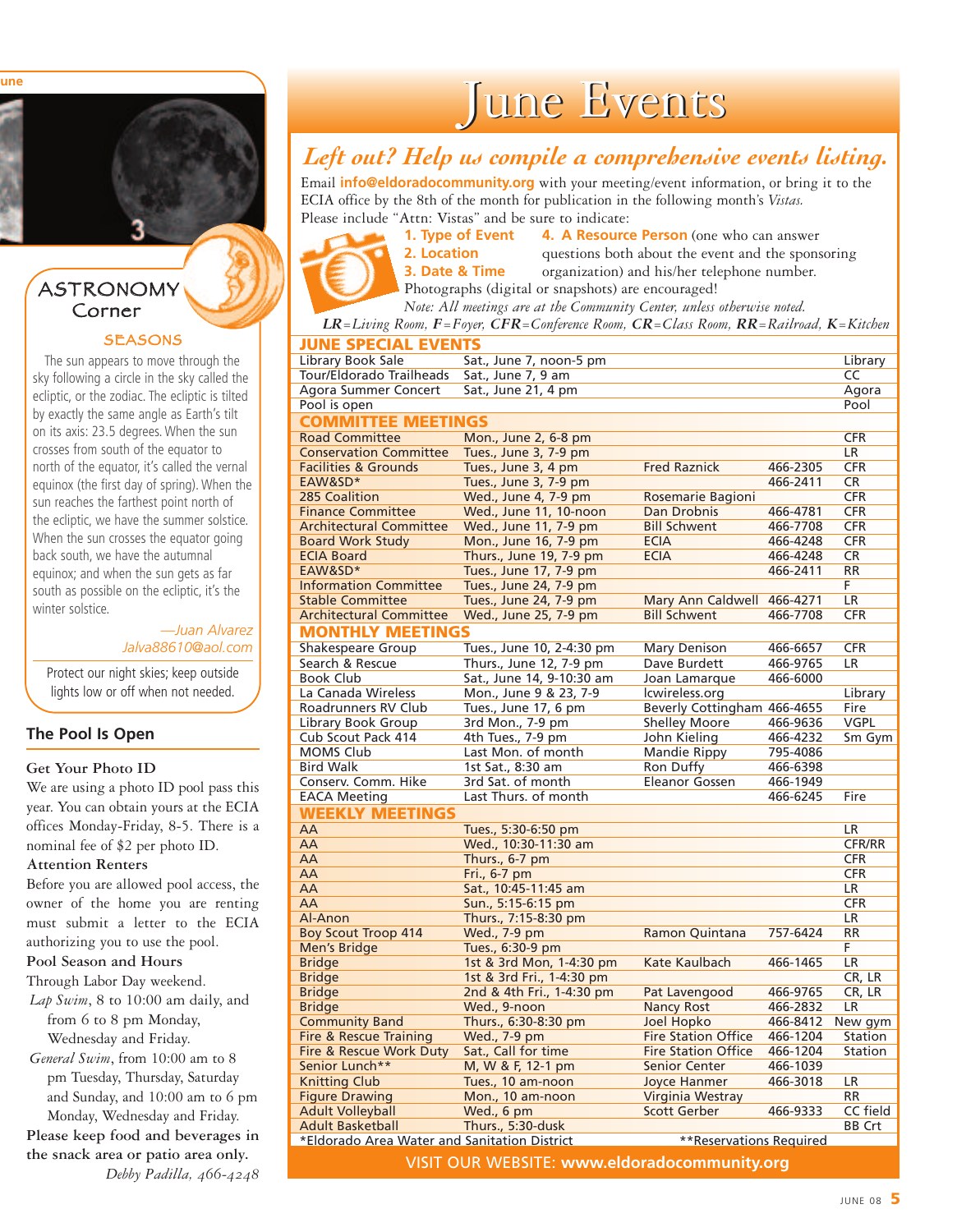**▼**<sup>V</sup> <sup>O</sup> <sup>L</sup> <sup>U</sup> <sup>N</sup> <sup>T</sup> <sup>E</sup> <sup>E</sup> <sup>R</sup> <sup>I</sup> <sup>N</sup> <sup>G</sup>

### Emergency Preparedness at Its Vital Best

**NO GEOGRAPHIC REGION IS**<br>
free from the possibility of catastrophic<br>
Eldorado residents have experienced an extended free from the possibility of catastrophic emergencies. During the last several years power outage, were issued a boil order regarding their water supply, and suffered a communications failure that put telephone, cellular and Internet services out of action for an extended period. Few who lived through it will soon forget the hardship caused here by the New Year's Eve blizzard of 2006-2007.

As a result, a team of volunteers from educational, governmental, business and community organizations of the greater Eldorado area has been organized to work on community emergency preparedness. Meeting monthly at the Main Fire Station, the team's goal is to devise a system for identifying the area's human and material resources and for efficiently accessing them when a major emergency occurs.

"If every organization does not get involved; if our people don't get ready for emergencies in a cooperative way; if we don't know and can't access the human and material resources that are right here in this community, then any local disaster will be much

worse than it has to be," says Fire Chief **Guy Monroe**.

The group is working to develop a computerbased system for keeping track of human and material resources throughout the Greater Eldorado area, tabulating which agencies have what equipment, and pre-identifying individuals with critical skills that may be needed in an emergency situation. **David Collins**, a reporter for the *Santa Fe New Mexican*, has written the software for a unique system that will keep all community groups and agencies aware of resources that can be made available and provides a means for keeping such a resource list updated at all times.

The emergency preparedness group is also drafting plans for mobilizing representatives of the organizations, agencies and institutions of the Greater Eldorado area in the event of an emergency. These representatives will work for the Logistics Section of the Fire Department's Incident Command Staff which will be set up at Fire Station One when a major emergency strikes our area.

*—Frank Schober*

## *Helping Kids Envision Their Future*

**MORE THAN 50 PERCENT OF**<br>
New Mexico's kids are dropping out of<br>
Santa Fe public high schools attempted suicide in New Mexico's kids are dropping out of school, nearly one in five students in the 2005 (NM DOH), and there is a significant rise in risky behavior.



**Patty O'Sullivan**, Ph.D., and **Sam Sanders**, two Eldorado seniors, decided to find out what they could do to help the kids. So, they went to 500 kids in northern New Mexico to find out. The survey showed that the students in middle school had dreams of success, while many of the high school students had lost their motivation. They discovered that this technologically savvy generation wanted to find their own answers. Patty and Sam developed Envision Your Future, a positive youth development program, to guide them in getting in touch with their passion and purpose, their assets and practical ways to accomplish their goals.

Envision Your Future is a strength-based, non-clinical program that is Socratic in nature and is designed to help kids find a positive direction, short-term, medium-term and long-term. Kids find out what it will take and the choices (in friends and behavior) they must make to actualize their dreams. They realize that education is a key to successfully achieving their goals. Kids are intrinsically motivated to take responsibility and ownership for what they want.

To quote **Frank Magourilos**, Senior Certified Prevention Specialist, Santa Fe County, "There are many programs that provide good information to our kids, but they do not change behavior. Envision Your Future gets kids to make positive choices. I am recommending Envision Your Future to our State Prevention Specialists, youth at-risk programs, schools and to the juvenile justice system.

Envision Your Future is growing rapidly. Volunteers are needed to reach more of our kids. If you have skills in administration, accounting, marketing, PR, writing, developing manuals, fundraising, grant writing or strategic planning, you can reach Sam at 466-2933 or sam@eyf4u.org. The website (www.envisionyourfuture.org) provides great information. Here is an opportunity for you to bring the best of who you are and invest it in the future.

*—Patty O'Sullivan, Ph.D.*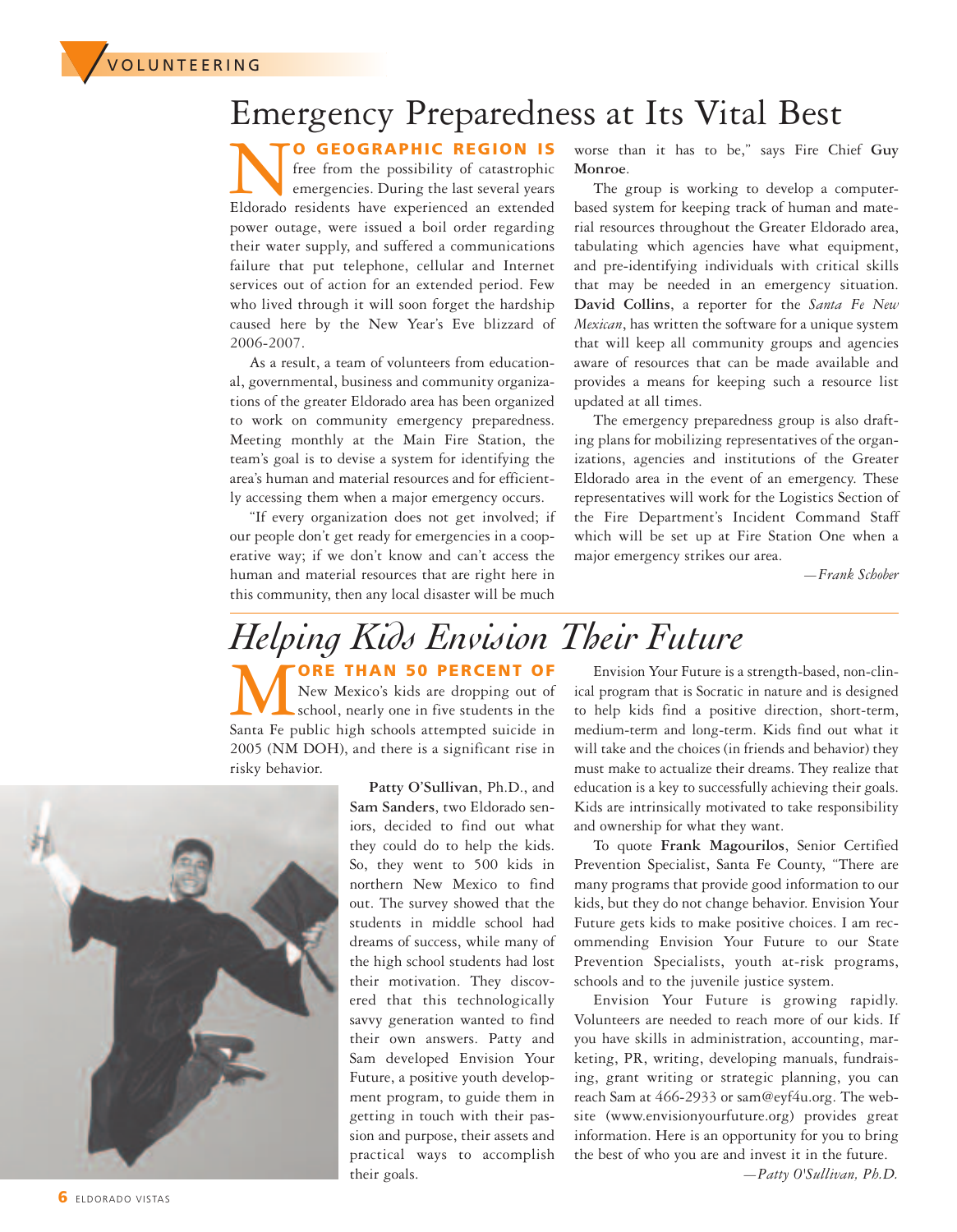**SPECIAL INTERESTS** 

## Cassin's Finch

C**ASSIN'S FINCH (CF)** is <sup>a</sup> small finch with many similarities to our year-round resident the house finch (HF). Like the HF, the Cassin's finch can be seen year round in this area, though not as frequently. Most Eldorado residents have seen the CF in the spring.

Physically, the two birds look very similar and are difficult to distinguish one from the other. But as you can see by a close study of Sibley's *Field Guide to Birds,* the CF male does not have streaked flanks; rather, the bright purplish red fades to a light color and then a pale white-gray on the underbelly. Both males have the reddish head, throat and upper chest, with indistinct brownish streaks on their back and wings. Especially when in breeding plumage, the CF has a bright red crown which sticks up on top of its head, like a punk rocker. The CF is 6.25 inches long and has a wingspan of 11.5 inches. Females (both CF & HF) are brownish with streaks on their belly and a brownish-gray back. I don't think I could tell the females apart, except by the company they keep! CFs are often seen in pairs, searching for food on the ground. Usually HFs are also around, but the two species move and hop differently on the ground. The call of the two birds is also quite different. Go to http://www.naturesongs.com/pass.html and choose Fringillidea (True Finches), which will take you to

the calls. Female calls are not as loud as the male's and are often called "whisper songs." "Call matching" has been observed, where a pair duplicates each other's flight calls precisely.

CFs prefer to nest in semiarid open conifers at higher elevations. The monogamous pair builds a cup nest in a tree and lays four to five eggs. Their diet consists of the buds, berries and seeds of conifers. The pair picks nests in different areas each year. Pair



bonds may last more than a year, and the male feeds the female during incubation and brooding. Eggs hatch in 12 to 14 days, and the helpless young are developed enough to fledge at 14 days. Parents and young stay together for a few weeks but leave the nest area immediately. CFs have a tendency to roam, varying their movements and locations widely throughout their lives. Some birds winter in the highlands of central Mexico. Adult birds molt in late summer and replace all of their feathers.

The Cassin's Finch was named for Philadelphia ornithologist John Cassin. Cassin (1813–1869) was made honorary curator of the Philadelphia Academy of Natural Sciences in 1842. There are five species of western bird that bear his name.

*—Pam Henline*

## *At the Crossroads*

**UNE 3 IS AN IMPORTANT ELECTION**

J day. That's when we have the opportunity to vote for the person we feel is the best candidate to represent our community on the Santa Fe County Commission. We hope you will become well informed about each candidate's qualifications and then cast your ballot in the June 3 elections.

#### **SLOW DOWN FOR THE SAKE OF YOUR LUNGS!**

Did you know that, according to a 1993 U.S. Transportation Department study, for every vehicle traveling one mile on unpaved roadway once a day for a year, one ton of dust is raised and deposited along a corridor extending 500 feet out on either side of the roadway's median? As particles of the roadway are continually ground smaller, they reach a micro-size where they can more easily penetrate deep into the lungs and cause irritation and even illness. Our dirt roads have a speed limit of 25 miles per hour. On some warm days, clouds of dust can be generated even at that relatively slow speed. So take a look out your rear-view mirror as you drive down a dirt road. If you're generating dust, please slow



**There was a full house at the Vista Grande Library on May 3rd, for the County Commissioner candidates forum. Remember to vote on June 3!**

down in consideration of your own lungs as well as of your neighbors living along the road.

> *– Nolan Zisman, Chair ECIA Road Committee*